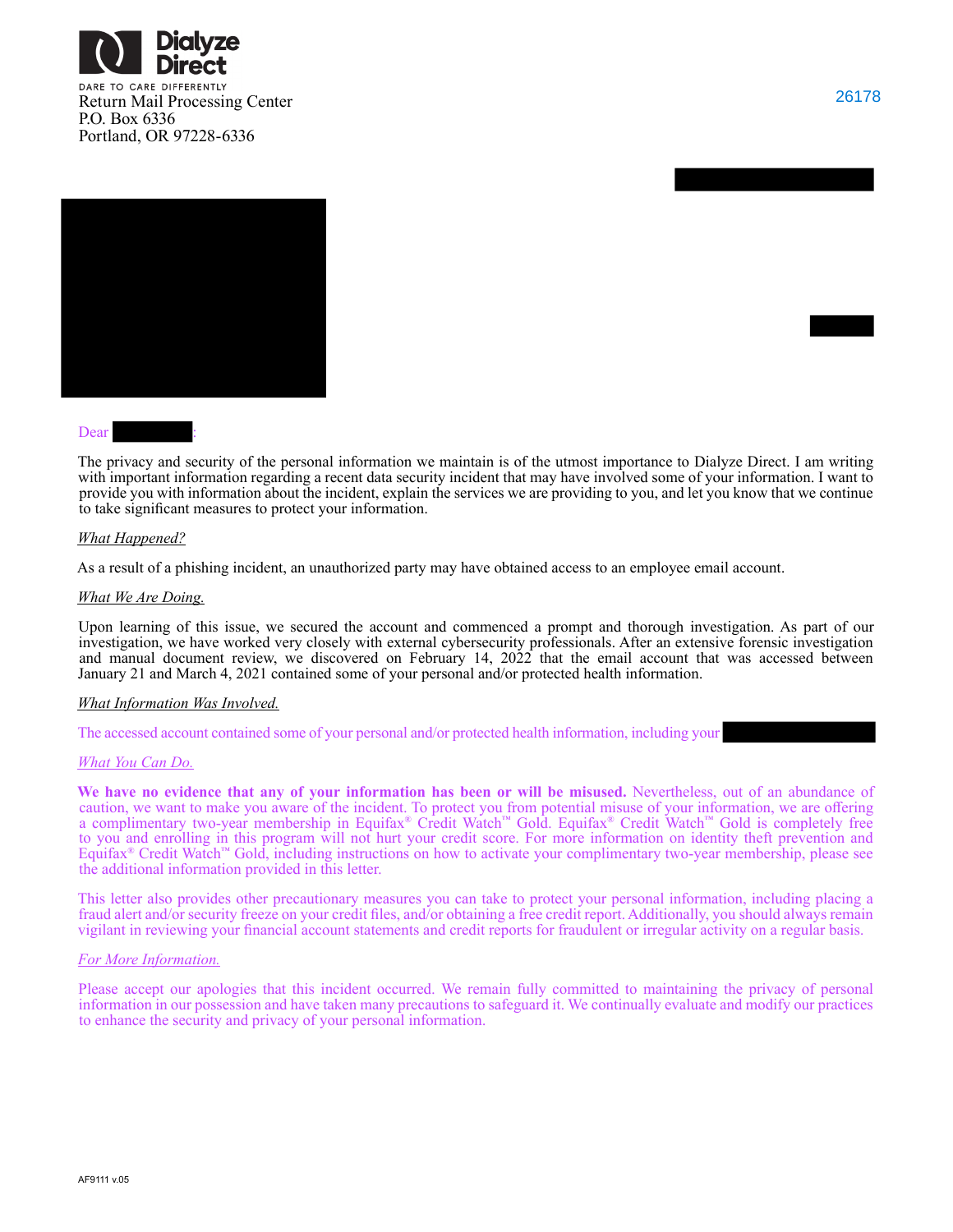Sincerely,

Dialyze Direct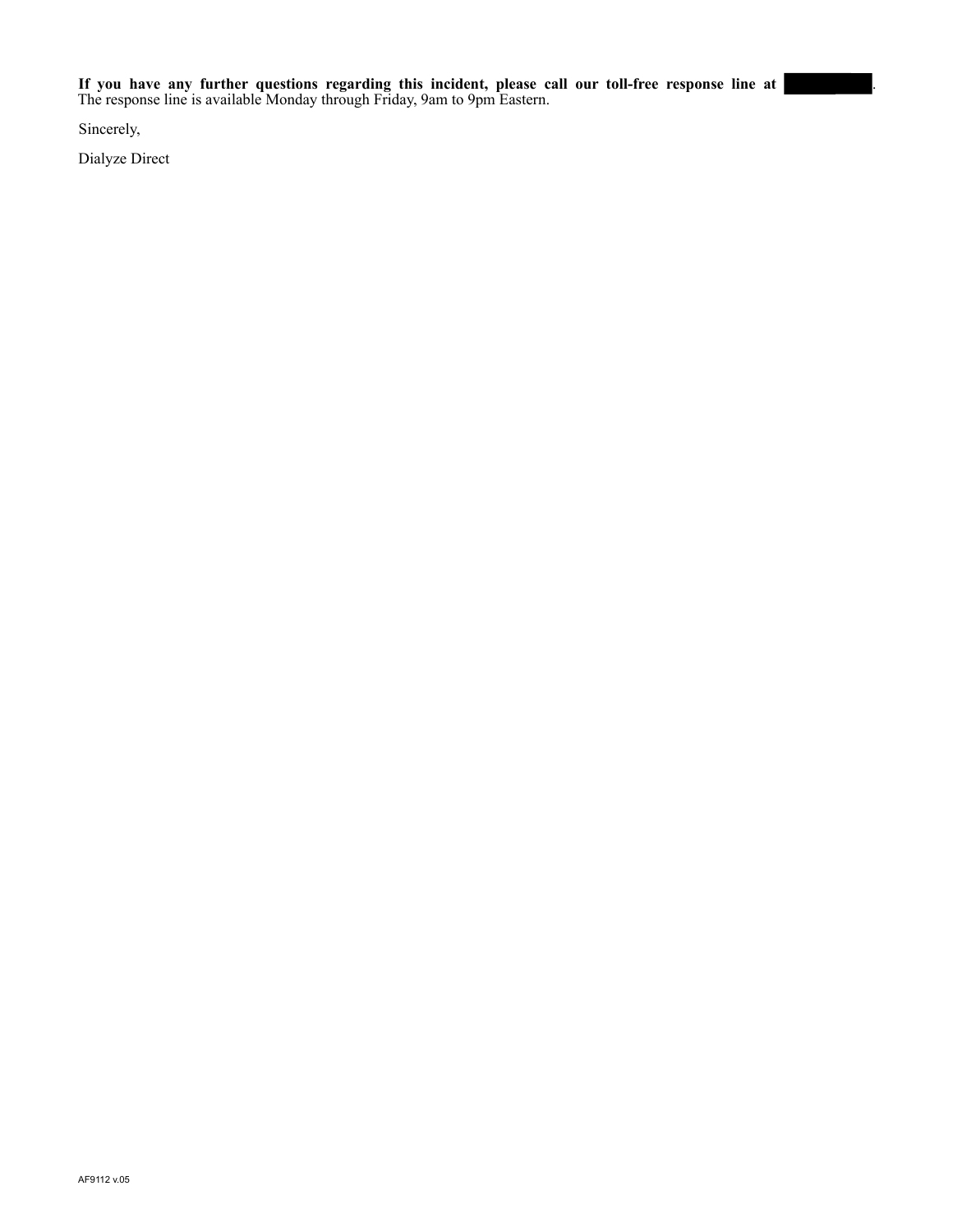## **– OTHER IMPORTANT INFORMATION –**

## **1. Enrolling in Complimentary 24-Month Credit Monitoring.**

## **Activation Code:**

## **Equifax® Credit WatchTM Gold with 3-in-1 Credit Monitoring provides you with the following key features:**

- 3- Bureau credit file monitoring<sup>1</sup> and alerts of key changes to your Equifax®, TransUnion®, and Experian® credit reports • One Equifax 3-Bureau credit report
- Automatic Fraud Alerts<sup>2</sup> With a fraud alert, potential lenders are encouraged to take extra steps to verify your ID before extending credit
- Wireless alerts (available online only) Data charges may apply.
- Access to your Equifax<sup>®</sup> credit report
- Up to \$1 MM Identity Theft Insurance<sup>3</sup>
- Live agent Customer Service 7 days a week from 8 a.m. to 3 a.m.

### **Enrollment Instructions**

### **To sign up online for online delivery go to** www.myservices.equifax.com/tri

**1. Welcome Page:** Enter the Activation Code provided above in the "Activation Code" box and click the "Submit" button.

**2. Register**: Complete the form with your contact information (name, gender, home address, date of birth, Social Security Number and telephone number) and click the "Continue" button.

**3. Create Account:** Complete the form with your email address, create a User Name and Password, review the Terms of Use and then check the box to accept and click the "Continue" button.

**4. Verify ID**: The system will then ask you up to four security questions to verify your identity. Please answer the questions and click the "Submit Order" button.

**5. Order Confirmation:** This page shows you your completed enrollment. Please click the "View My Product" button to access the product features.

### **To sign up for US Mail delivery, dial 1-866-937-8432 for access to the Equifax Credit Watch Gold with 3-in-1 Credit Monitoring automated enrollment process. Note that all credit reports and alerts will be sent to you via US Mail only.**

**1. Activation Code:** You will be asked to enter your Activation Code provided above.

**2. Customer Information:** You will be asked to enter your home telephone number, home address, name, date of birth and Social Security Number.

**3. Permissible Purpose**: You will be asked to provide Equifax with your permission to access your credit file and to monitor your file. Without your agreement, Equifax cannot process your enrollment.

**4.Order Confirmation**: Equifax will provide a confirmation number with an explanation that you will receive your Fulfillment Kit via the US Mail (when Equifax is able to verify your identity) or a Customer Care letter with further instructions (if your identity can not be verified using the information provided). Please allow up to 10 business days to receive this information.

### **2. Placing a Fraud Alert on Your Credit File.**

Whether or not you choose to use the complimentary 24 month credit monitoring services, we recommend that you place an initial one (1) year "Fraud Alert" on your credit files, at no charge. A fraud alert tells creditors to contact you personally before they open any new accounts. To place a fraud alert, call any one of the three major credit bureaus at the numbers listed below. As soon as one credit bureau confirms your fraud alert, they will notify the others.

<sup>&</sup>lt;sup>1</sup> Credit monitoring from Experian<sup>®</sup> and TransUnion<sup>®</sup> will take several days to begin.

<sup>2</sup> The Automatic Fraud Alert feature is made available to consumers by Equifax Information Services LLC and fulfilled on its behalf by Equifax Consumer Services LLC.

<sup>3</sup> Identity theft insurance is underwritten by American Bankers Insurance Company of Florida or its affiliates. The description herein is a summary and intended for informational purposes only and does not include all terms, conditions and exclusions of the policies described. Please refer to the actual policies for terms, conditions and exclusions of coverage. Coverage may not be available in all jurisdictions.

Equifax® is a registered trademark of Equifax Inc. ©2017 Equifax Inc., Atlanta, Georgia. All rights reserved.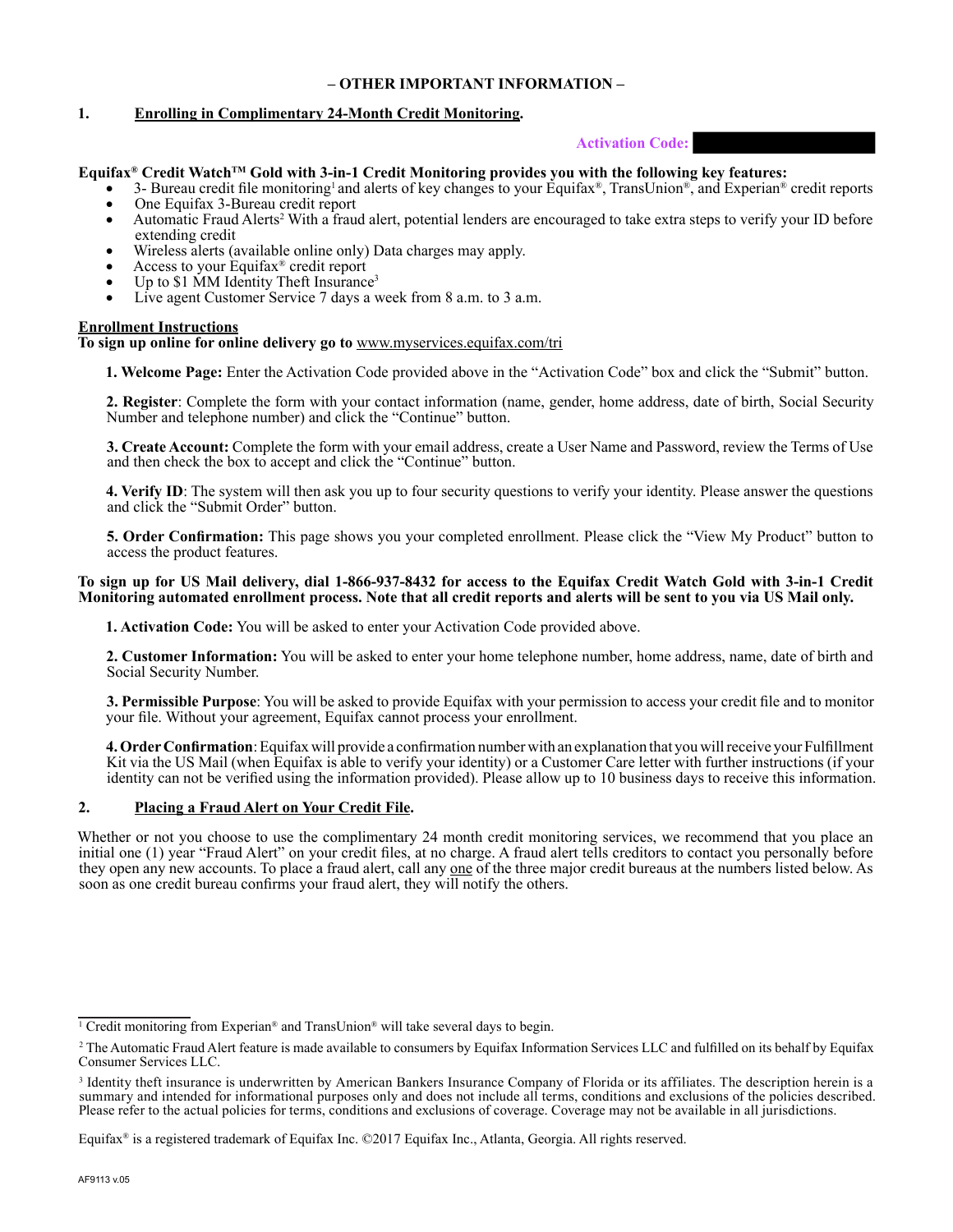| Equifax           | <b>Experian</b>  | TransUnion                                  |
|-------------------|------------------|---------------------------------------------|
| P.O. Box 105069   | P.O. Box 2002    | P.O. Box 2000                               |
| Atlanta, GA 30348 | Allen, TX 75013  | Chester, PA 19016                           |
| www.equifax.com   | www.experian.com | https://www.transunion.com/<br>fraud-alerts |
| 1-800-525-6285    | 1-888-397-3742   | $(800)$ 680-7289                            |

# **3. Consider Placing a Security Freeze on Your Credit File.**

If you are very concerned about becoming a victim of fraud or identity theft, you may request a "Security Freeze" be placed on your credit file, at no charge. A security freeze prohibits, with certain specific exceptions, the consumer reporting agencies from releasing your credit report or any information from it without your express authorization. You may place a security freeze on your credit report by contacting all three nationwide credit reporting companies at the numbers below and following the stated directions or by sending a request in writing, by mail, to all three credit reporting companies:

| <b>Equifax Security Freeze</b>        | <b>Experian Security Freeze</b> | <b>TransUnion Security Freeze</b>        |
|---------------------------------------|---------------------------------|------------------------------------------|
| P.O. Box 105788                       | P.O. Box 9554                   | P.O. Box $160$                           |
| Atlanta, GA 30348                     | Allen, TX 75013                 | Woodlyn, PA 19094                        |
| https://www.equifax.com/personal/     | http://experian.com/freeze      | https://www.transunion.com/credit-freeze |
| credit-report-services/credit-freeze/ | 1-888-397-3742                  | $(888) - 909 - 8872$                     |
| 1-800-525-6285                        |                                 |                                          |

In order to place the security freeze, you'll need to supply your name, address, date of birth, Social Security number and other personal information. After receiving your freeze request, each credit reporting company will send you a confirmation letter containing a unique PIN (personal identification number) or password. Keep the PIN or password in a safe place. You will need it if you choose to lift the freeze.

If your personal information has been used to file a false tax return, to open an account or to attempt to open an account in your name, or to commit fraud or other crimes against you, you may file a police report in the city in which you currently reside.

If you do place a security freeze *prior* to enrolling in the credit monitoring service as described above, you will need to remove the freeze in order to sign up for the credit monitoring service. After you sign up for the credit monitoring service, you may refreeze your credit file.

# **4. Obtaining a Free Credit Report.**

Under federal law, you are entitled to one free credit report every 12 months from each of the above three major nationwide credit reporting companies. Call **1-877-322-8228** or request your free credit reports online at **www.annualcreditreport.com**. Once you receive your credit reports, review them for discrepancies. Identify any accounts you did not open or inquiries from creditors that you did not authorize. Verify all information is correct. If you have questions or notice incorrect information, contact the credit reporting company.

## **5. Additional Helpful Resources.**

Even if you do not find any suspicious activity on your initial credit reports, the Federal Trade Commission (FTC) recommends that you check your credit reports periodically. Checking your credit report periodically can help you spot problems and address them quickly.

If you find suspicious activity on your credit reports or have reason to believe your information is being misused, call your local law enforcement agency and file a police report. Be sure to obtain a copy of the police report, as many creditors will want the information it contains to absolve you of the fraudulent debts. You may also file a complaint with the FTC by contacting them on the web at www.ftc.gov/idtheft, by phone at 1-877-IDTHEFT (1-877-438-4338), or by mail at Federal Trade Commission, Consumer Response Center, 600 Pennsylvania Avenue, NW, Washington, DC 20580. Your complaint will be added to the FTC's Identity Theft Data Clearinghouse, where it will be accessible to law enforcement for their investigations. In addition, you may obtain information from the FTC about fraud alerts and security freezes.

### **6. Protecting Your Medical Information.**

In the event that your medical information was included in the accessed account(s), we have no information to date indicating that it was or will be used for any unintended purposes. As a general matter, however, the following practices can help to protect you from medical identity theft.

- Only share your health insurance cards with your health care providers and other family members who are covered under your insurance plan or who help you with your medical care.
- Review your "explanation of benefits statement" which you receive from your health insurance company. Follow up with your insurance company or care provider for any items you do not recognize. If necessary, contact the care provider on the explanation of benefits statement and ask for copies of medical records from the date of the potential access (noted above) to current date.